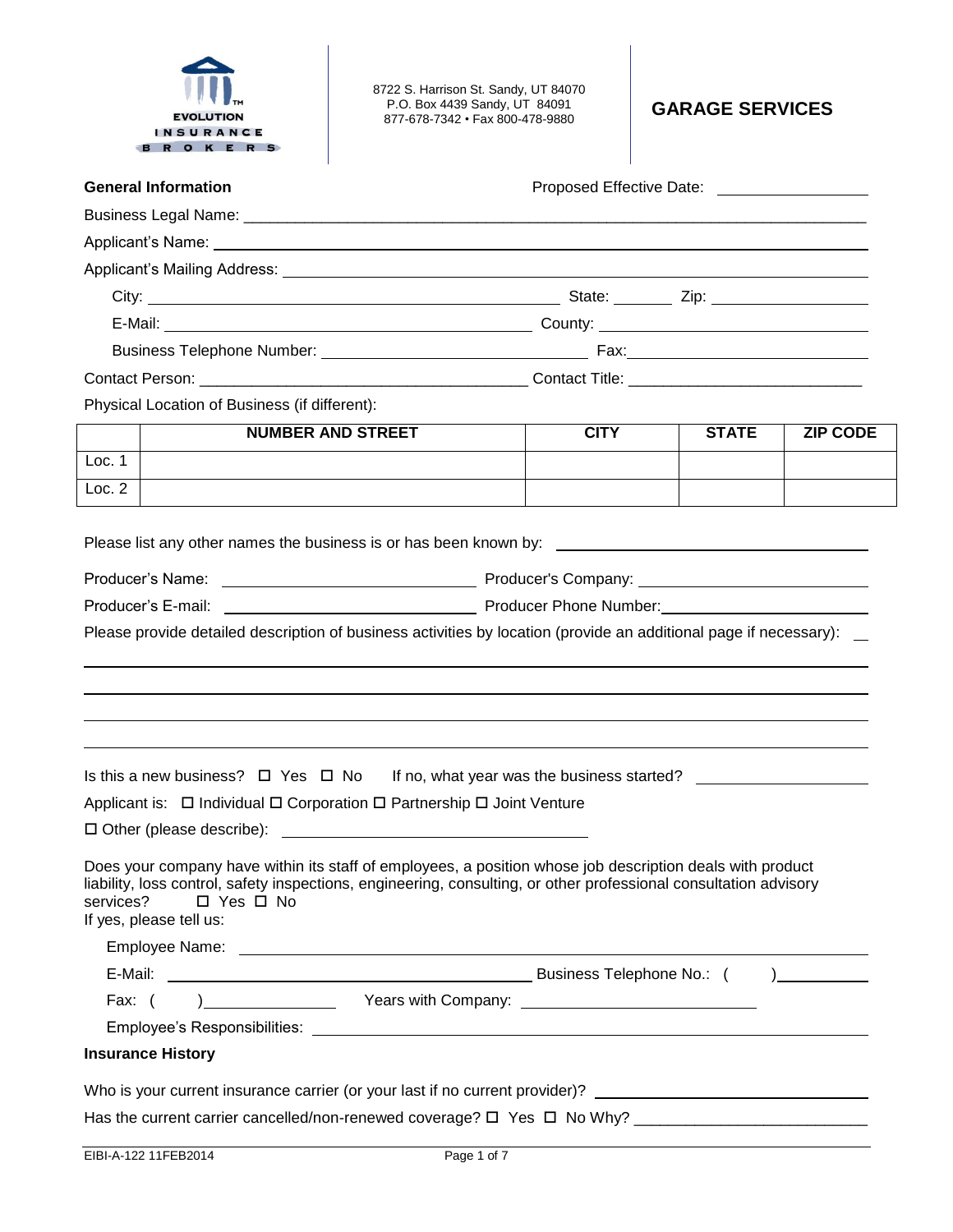## Attach a five year loss/claims history, including details. **(REQUIRED)**

Provide name(s) for all insurance companies that have provided Applicant insurance for the last three years:

|                        | Coverage: | Coverage: | Coverage: |
|------------------------|-----------|-----------|-----------|
| <b>Company Name</b>    |           |           |           |
| <b>Expiration Date</b> |           |           |           |
| Annual Premium         | \$        | D         | จ         |
| <b>Policy Limits</b>   |           |           |           |

Have you had any incident, event, occurrence, loss, or Wrongful Act which might give rise to a Claim covered by this Policy, prior to the inception of this Policy?  $\Box$  Yes  $\Box$  No

If yes, please provide details (provide an additional page if necessary) :

Has the Applicant, or anyone on the Applicant's behalf, attempted to place this risk in standard markets? Yes No

If the standard markets are declining placement, please explain why:

#### **Coverage Requested**

#### **Garage Liability Limits**

Per Act/Aggregate Per Person/Per Act/Aggregate

| \$25,000/\$75,000     | \$25,000/\$50,000/\$100,000       |
|-----------------------|-----------------------------------|
| \$50,000/\$100,000    | \$50,000/\$100,000/\$300,000      |
| \$100,000/\$300,000   | \$100,000/\$250,000/\$1,000,000   |
| \$250,000/\$1,000,000 | \$250,000/\$500,000/\$1,000,000   |
| \$500,000/\$1,000,000 | \$500,000/\$1,000,000/\$2,000,000 |
| Other:                | Other:                            |

**Self-Insured Retention (SIR):** □ \$1,000 (Minimum) □ \$1,500 □ \$2,500 □ \$5,000 □ \$10,000

**GKLL - Garage Keepers Legal Liability Limits** (Physical Damage for customer's vehicles in the Named

Insured's care, custody and control)

- □ Legal Liability Basis (GKLL)
- D Direct Primary Basis (GKDP)

#### \*Please complete the below table for needed GKLL/GKDP

| <b>GKLL/</b><br><b>GKDP</b> | <b>MAX LIMIT AT EACH</b><br><b>LOCATION</b> | <b>MAX VALUE PER VEHICLE</b> | <b>MAX # OF VEHICLES</b><br><b>STORED</b> |
|-----------------------------|---------------------------------------------|------------------------------|-------------------------------------------|
| Loc. $#1$                   | S                                           |                              |                                           |
| Loc. $#2$                   | S                                           | w                            |                                           |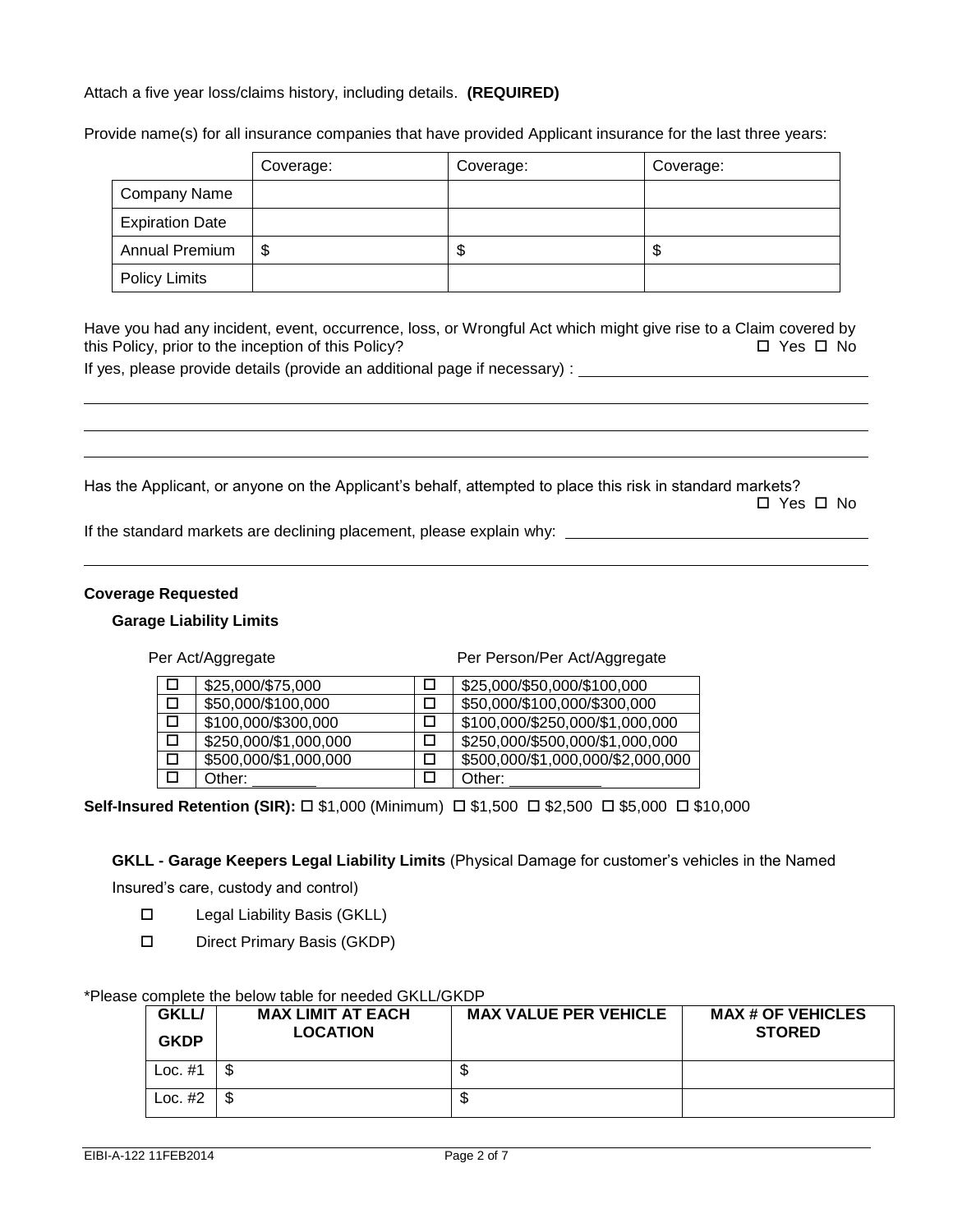## **Business Activities**

Check all that apply and complete Annual Gross Receipts and percent of business:

|        | <b>Type</b>                                   | <b>Annual Gross Receipts</b> | <b>Percent of Business</b> |
|--------|-----------------------------------------------|------------------------------|----------------------------|
| D.     | Automotive Parts & Supply Sales:              |                              |                            |
| $\Box$ | Automotive Parts & Supply Sales - No Install: |                              |                            |
| $\Box$ | <b>Automotive Quick Lubrication Services:</b> |                              |                            |
| $\Box$ | Automotive Repair & Service:                  |                              |                            |
| $\Box$ | Car Wash – other than self-service:           |                              |                            |
| $\Box$ | Car Wash - self-service:                      |                              |                            |
| $\Box$ | Convenience Food/Gasoline Store:              |                              |                            |
| $\Box$ | Dealership - Sales of New or Used Vehicles:   |                              |                            |
| $\Box$ | Do-it-yourself Auto Repair Shop:              |                              |                            |
| $\Box$ | Parking Lot - public - unattended:            |                              |                            |
| $\Box$ | Parking Lot - public - attended:              |                              |                            |
| $\Box$ | Propane, Butane Sales, or Other Liquefied     |                              |                            |
|        | Petroleum Gas:                                |                              |                            |
| $\Box$ | Storage of Vehicles:                          |                              |                            |
| $\Box$ | Salvage Yard:                                 |                              |                            |
| $\Box$ | Tire Dealers - New/Used Sales & Service:      |                              |                            |
| $\Box$ | Vehicle Rental: Short-term Rentals:           |                              |                            |
| $\Box$ | Other: (describe)                             |                              |                            |
|        | <b>TOTAL</b>                                  | \$                           |                            |

## **Please complete questions below that apply to the Business Activities:**

# **Automotive Service and Repair and Quick Lubrication Operations**

Please provide the percent of business allocated to each area below:

| % Alignment                                            | % Oil & Lube | _% suspension/ | % Wash/                                     | % Engine            |
|--------------------------------------------------------|--------------|----------------|---------------------------------------------|---------------------|
|                                                        |              | frame          | Detail                                      | Overhaul            |
| % Brakes                                               | % Paint or   | % Roadside     | ___% Tune Up                                | % Custom            |
|                                                        | Bed liner    | Assistance     |                                             | <b>Fabrications</b> |
| % Lift Kits                                            | % Radiator   | _% Fiberglass  | ____% Body                                  | % Trailer           |
|                                                        |              |                |                                             | Hitch/ Tool Boxes   |
| Do you have any car lifts on site $\Box$ Yes $\Box$ No |              |                |                                             |                     |
|                                                        |              |                | How many service bays are operated on site? |                     |
| Do you allow customers in service bay area?            |              |                |                                             | □ Yes □ No          |
| Are any used parts or recycled parts used?             |              |                |                                             | □ Yes □ No          |
| Do you require products liability?                     |              |                |                                             | □ Yes □ No          |
| EIBI-A-122 11FEB2014                                   |              | Page 3 of 7    |                                             |                     |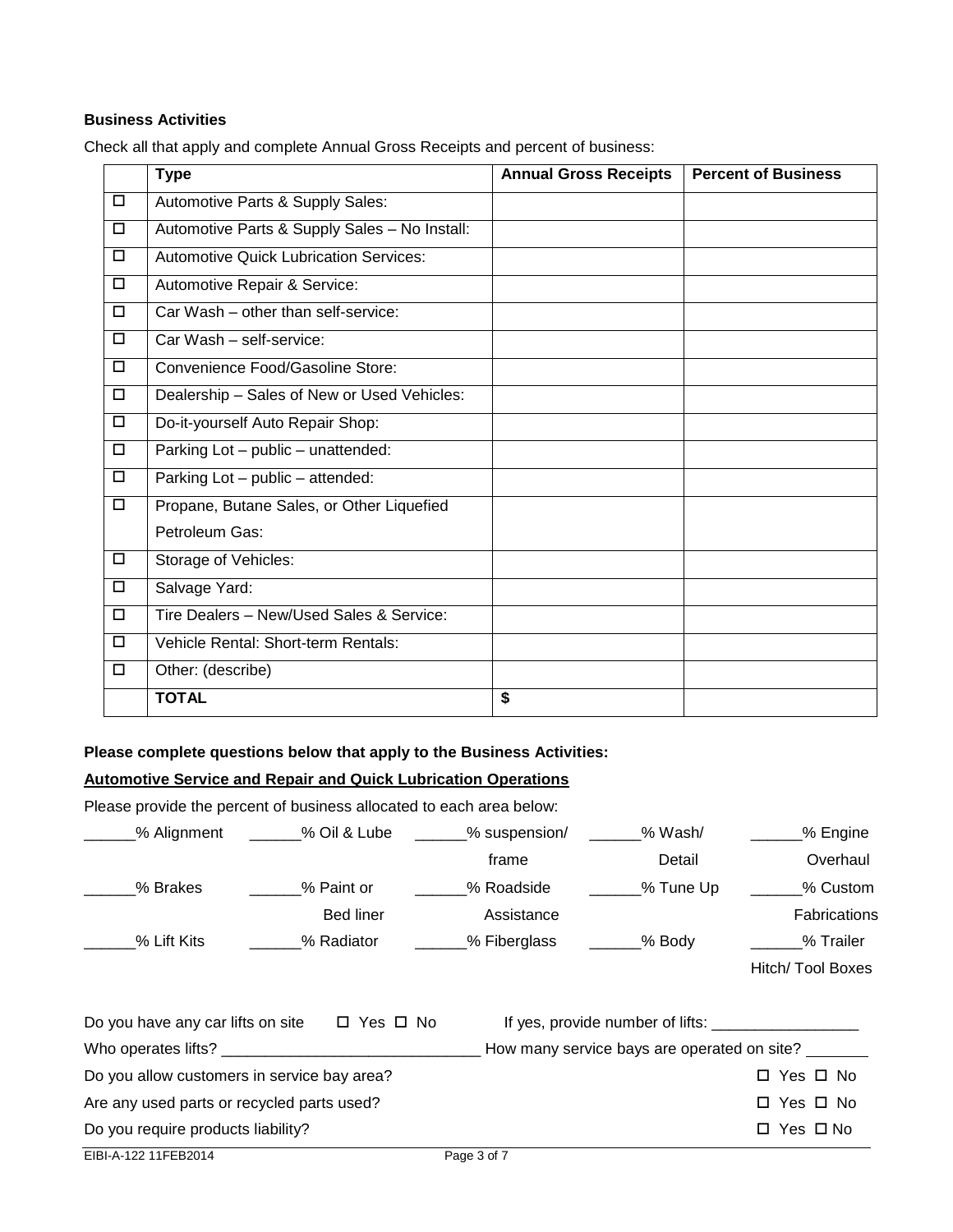If yes; please provide items that are fabricated or manufactured on site: \_\_\_\_\_\_\_\_\_\_\_\_\_\_\_\_\_\_\_\_\_\_\_\_\_\_\_\_\_\_\_\_\_

| *Note: Products liability will exclude any used parts                                                           |                                             |                                                                                                                   |
|-----------------------------------------------------------------------------------------------------------------|---------------------------------------------|-------------------------------------------------------------------------------------------------------------------|
| Do you require completed operations coverage?                                                                   |                                             | $\Box$ Yes $\Box$ No                                                                                              |
|                                                                                                                 |                                             | If yes; please provide resumes on all key personnel including the education or training requirements of mechanics |
| Are there any vehicles held for sale?                                                                           |                                             |                                                                                                                   |
| <b>Consignment Sales:</b>                                                                                       |                                             | □ Yes □ No Receipts: _________________% of Business: ___________________________                                  |
|                                                                                                                 |                                             |                                                                                                                   |
| Do-it-Yourself Auto Repair Shop                                                                                 |                                             |                                                                                                                   |
| Do you have a paint booth? □ Yes □ No                                                                           |                                             |                                                                                                                   |
| If yes; is it self-contained $\Box$ Yes $\Box$ No                                                               | Is it well-ventilated? $\Box$ Yes $\Box$ No |                                                                                                                   |
|                                                                                                                 |                                             |                                                                                                                   |
| What is the training of the paint booth operators? <u>example and the contract of the state of the state of</u> |                                             |                                                                                                                   |
| Do you have any lifts on site? $\Box$ Yes $\Box$ No                                                             |                                             | If yes, provide number of Lifts:                                                                                  |
|                                                                                                                 |                                             |                                                                                                                   |
|                                                                                                                 |                                             |                                                                                                                   |
|                                                                                                                 |                                             | $\Box$ Yes $\Box$ No                                                                                              |
| Do you loan or provide tools on site to customers?                                                              |                                             | $\Box$ Yes $\Box$ No                                                                                              |
| Are customers unattended on the premise at any time?                                                            |                                             |                                                                                                                   |
| Provide contract that customer signs to perform work on premises (Required)                                     |                                             |                                                                                                                   |
| <b>Convenience Store/Gasoline Station</b>                                                                       |                                             |                                                                                                                   |
| How many gallons is sold annually?                                                                              |                                             |                                                                                                                   |
| Provide the breakdown of Applicant's annual gross receipts:                                                     |                                             |                                                                                                                   |
|                                                                                                                 |                                             |                                                                                                                   |
|                                                                                                                 |                                             |                                                                                                                   |
|                                                                                                                 |                                             |                                                                                                                   |
| □ Self-Service; % __________ □ Full Service; % ________ □ Self-Service & Full Service; %_________               |                                             |                                                                                                                   |
| <b>Parking Lots</b>                                                                                             |                                             |                                                                                                                   |
|                                                                                                                 |                                             |                                                                                                                   |
| If leased or rented- you must provide a copy of the lease agreement with this Application                       |                                             |                                                                                                                   |
|                                                                                                                 |                                             |                                                                                                                   |
|                                                                                                                 |                                             |                                                                                                                   |
|                                                                                                                 |                                             | □ Yes □ No                                                                                                        |
| Is there an attendant on the parking lot?                                                                       |                                             |                                                                                                                   |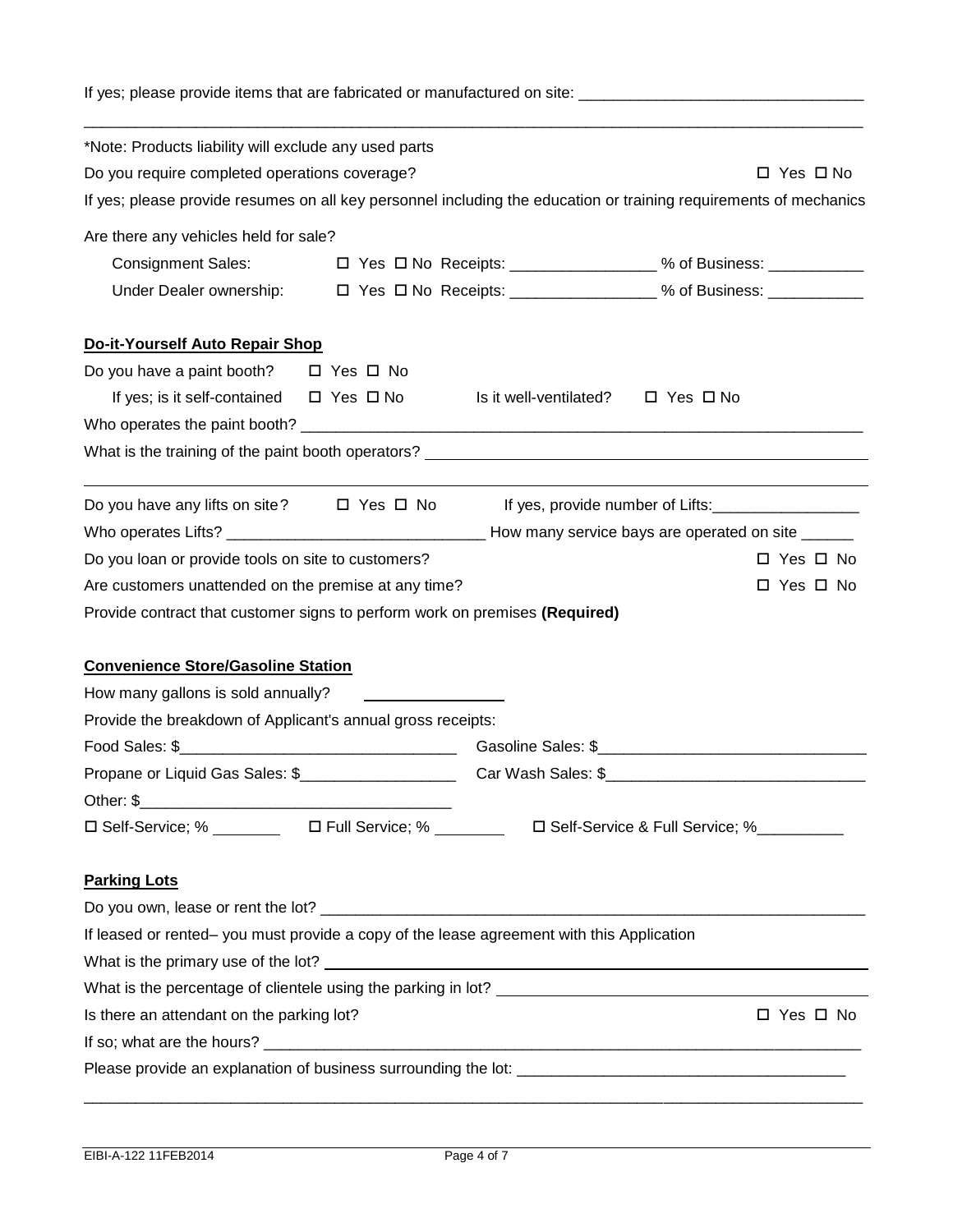# **Salvage Yards** Are there any car crushers on site?  $\Box$  Yes  $\Box$  Yes  $\Box$  No If yes; you must provide pictures of location with this Application How is the car crusher protected from the rest of the lot: Are customer allowed to pull their own parts: Unattended? Yes No With a scheduled employee?  $\Box$  Yes  $\Box$  No Is there a guard(s) or lot dog(s) on premise?  $\Box$  Yes  $\Box$  No If yes, what is the purpose:  $\Box$ Are the dog(s) leashed at all times?  $\Box$  Yes  $\Box$  No **Tire Dealers & Service** Percent of New: extending the Percent of Used: Are any used tires retreaded or recapped? 
<br>
Are any used tires retreaded or recapped? If yes, please provide all details regarding who performs such work, where the tires are purchased, grade of used tire and any other pertinent information (provide an additional page if necessary): \_\_\_\_\_\_\_\_\_\_\_\_\_\_\_\_\_\_\_\_\_\_\_\_\_\_ \_\_\_\_\_\_\_\_\_\_\_\_\_\_\_\_\_\_\_\_\_\_\_\_\_\_\_\_\_\_\_\_\_\_\_\_\_\_\_\_\_\_\_\_\_\_\_\_\_\_\_\_\_\_\_\_\_\_\_\_\_\_\_\_\_\_\_\_\_\_\_\_\_\_\_\_\_\_\_\_\_\_\_\_\_\_\_\_\_\_ \_\_\_\_\_\_\_\_\_\_\_\_\_\_\_\_\_\_\_\_\_\_\_\_\_\_\_\_\_\_\_\_\_\_\_\_\_\_\_\_\_\_\_\_\_\_\_\_\_\_\_\_\_\_\_\_\_\_\_\_\_\_\_\_\_\_\_\_\_\_\_\_\_\_\_\_\_\_\_\_\_\_\_\_\_\_\_\_\_\_ Do you have contract(s) with any manufacturers? Please provide the manufacturers name and contact information: \_\_\_\_\_\_\_\_\_\_\_\_\_\_\_\_\_\_\_\_\_\_\_\_\_\_\_\_\_\_\_\_\_\_\_\_\_\_\_\_\_\_\_\_\_\_\_\_\_\_\_\_\_\_\_\_\_\_\_\_\_\_\_\_\_\_\_\_\_\_\_\_\_\_\_\_\_\_\_\_\_\_\_\_\_\_\_\_\_\_ \_\_\_\_\_\_\_\_\_\_\_\_\_\_\_\_\_\_\_\_\_\_\_\_\_\_\_\_\_\_\_\_\_\_\_\_\_\_\_\_\_\_\_\_\_\_\_\_\_\_\_\_\_\_\_\_\_\_\_\_\_\_\_\_\_\_\_\_\_\_\_\_\_\_\_\_\_\_\_\_\_\_\_\_\_\_\_\_\_\_ Do you require products liability? 
<br>
Do you require products liability? If yes; please provide a list of items that are fabricated or manufactured on site: \_\_\_\_\_\_\_\_\_\_\_\_\_\_\_\_\_\_\_\_\_\_\_\_\_\_\_\_\_\_\_\_\_\_\_\_\_\_\_\_\_\_\_\_\_\_\_\_\_\_\_\_\_\_\_\_\_\_\_\_\_\_\_\_\_\_\_\_\_\_\_\_\_\_\_\_\_\_\_\_\_\_\_\_\_\_\_\_\_\_ \_\_\_\_\_\_\_\_\_\_\_\_\_\_\_\_\_\_\_\_\_\_\_\_\_\_\_\_\_\_\_\_\_\_\_\_\_\_\_\_\_\_\_\_\_\_\_\_\_\_\_\_\_\_\_\_\_\_\_\_\_\_\_\_\_\_\_\_\_\_\_\_\_\_\_\_\_\_\_\_\_\_\_\_\_\_\_\_\_\_ \*Note: Products liability will exclude any used parts **Risk Management** 1. Please describe test drive procedures in detail (provide an additional page if necessary):

2. Radius of Operation:

Lot Safety: - please provide detailed answers to the following for all lots listed above (provide an additional page if necessary):

- 3. Are there cameras on premises both inside and outside of the facility?  $\square$  Yes  $\square$  No
- 4. Lot security measures:
	- a. If autos are outside, is the protected?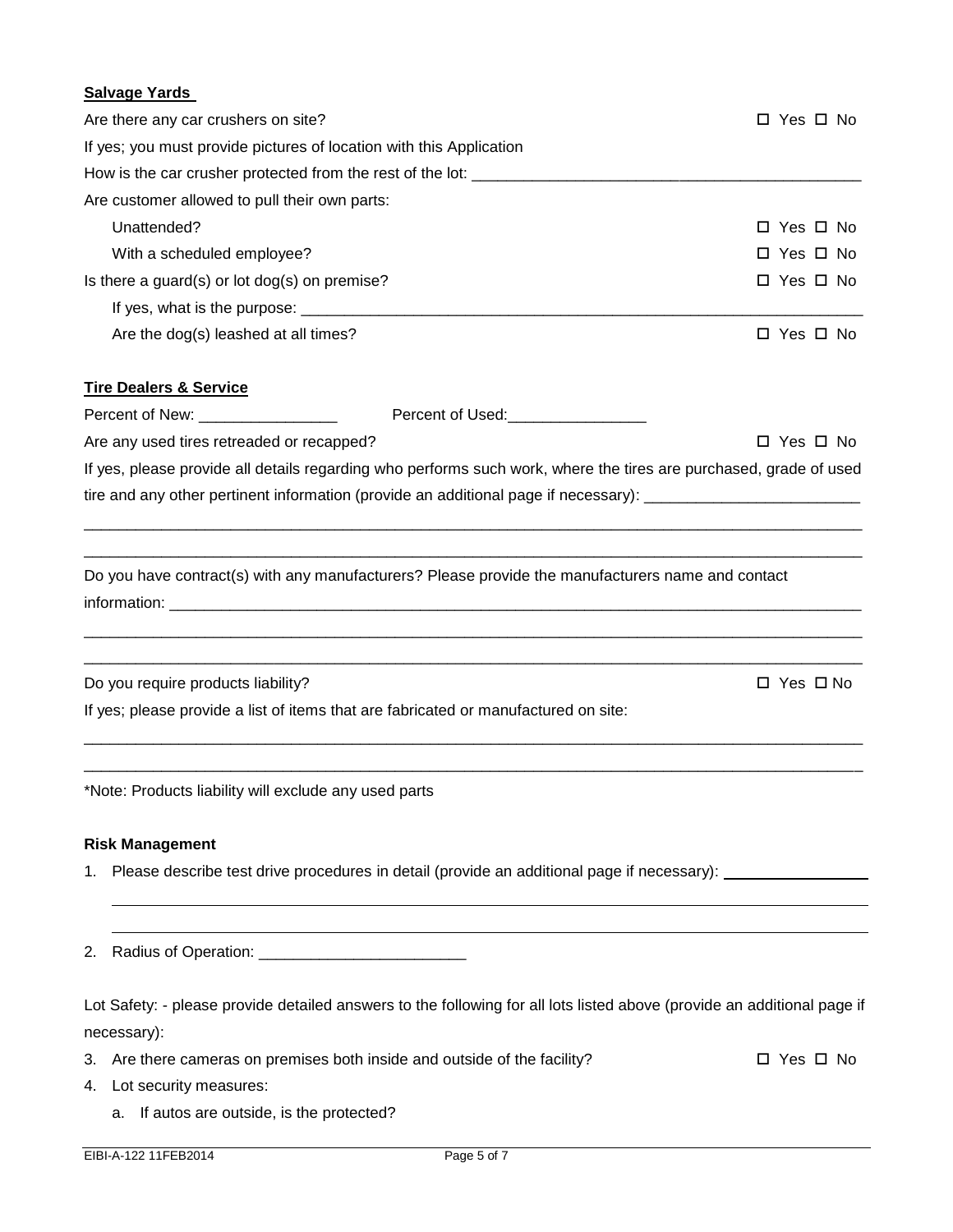| If no – explain methods of protection: explained by the state of protection of the state of protection of the state of protection of the state of protection of the state of the state of the state of the state of the state  |                                              |
|--------------------------------------------------------------------------------------------------------------------------------------------------------------------------------------------------------------------------------|----------------------------------------------|
| 5. Is the lot protected by posts not more than six feet apart?                                                                                                                                                                 | $\Box$ Yes $\Box$ No                         |
| 6.<br>Does a floodlight illuminate the entire lot when dark?                                                                                                                                                                   | $\Box$ Yes $\Box$ No                         |
| 7. Is there security present or?                                                                                                                                                                                               | $\Box$ Yes $\Box$ No                         |
|                                                                                                                                                                                                                                |                                              |
|                                                                                                                                                                                                                                |                                              |
|                                                                                                                                                                                                                                |                                              |
|                                                                                                                                                                                                                                |                                              |
|                                                                                                                                                                                                                                |                                              |
| Do you contract with a company for towing pick-ups?<br>a.                                                                                                                                                                      |                                              |
| Do you pick up or deliver automobiles for Services or Repair work yourself?<br>b.                                                                                                                                              | $\Box$ Yes $\Box$ No<br>$\Box$ Yes $\Box$ No |
| Please explain: Note and the set of the set of the set of the set of the set of the set of the set of the set of the set of the set of the set of the set of the set of the set of the set of the set of the set of the set of |                                              |
| Number of annual tows: _______________                                                                                                                                                                                         |                                              |
| 9. Where are vehicles keys kept? __________________________________Who has access to keys: _____________<br>10. Towing:<br>Do you repossess any autos? (Recovery application needed)<br>C.                                     | $\Box$ Yes $\Box$ No                         |

# **Employee Information**

Please complete the below (provide an additional page if necessary) (no coverage will be afforded unless the driver is scheduled below):

Include all Proprietors, partners and executives active in the business, salespersons, general managers, service managers, and any employee who drives Autos - **Minimum age of drivers is 23** 

| <b>NAME</b> | <b>LOC</b><br># | <b>POSITION</b> | <b>D.O.B.</b> | <b>DRIVERS LICENSE #</b> | <b>STATE</b> | <b>FURNISHE</b><br><b>D AUTO</b> | <b>STATUS</b>    |
|-------------|-----------------|-----------------|---------------|--------------------------|--------------|----------------------------------|------------------|
|             |                 |                 |               |                          |              | $\square$ Yes                    | $\Box$ Full Time |
|             |                 |                 |               |                          |              | $\square$ No                     | $\Box$ Part Time |
|             |                 |                 |               |                          |              | $\square$ Yes                    | $\Box$ Full Time |
|             |                 |                 |               |                          |              | $\square$ No                     | $\Box$ Part Time |
|             |                 |                 |               |                          |              | $\Box$ Yes                       | $\Box$ Full Time |
|             |                 |                 |               |                          |              | $\square$ No                     | $\Box$ Part Time |
|             |                 |                 |               |                          |              | $\square$ Yes                    | $\Box$ Full Time |
|             |                 |                 |               |                          |              | $\square$ No                     | $\Box$ Part Time |
|             |                 |                 |               |                          |              | $\Box$ Yes                       | $\Box$ Full Time |
|             |                 |                 |               |                          |              | $\square$ No                     | $\Box$ Part Time |
|             |                 |                 |               |                          |              | $\Box$ Yes                       | $\Box$ Full Time |
|             |                 |                 |               |                          |              | $\square$ No                     | $\Box$ Part Time |